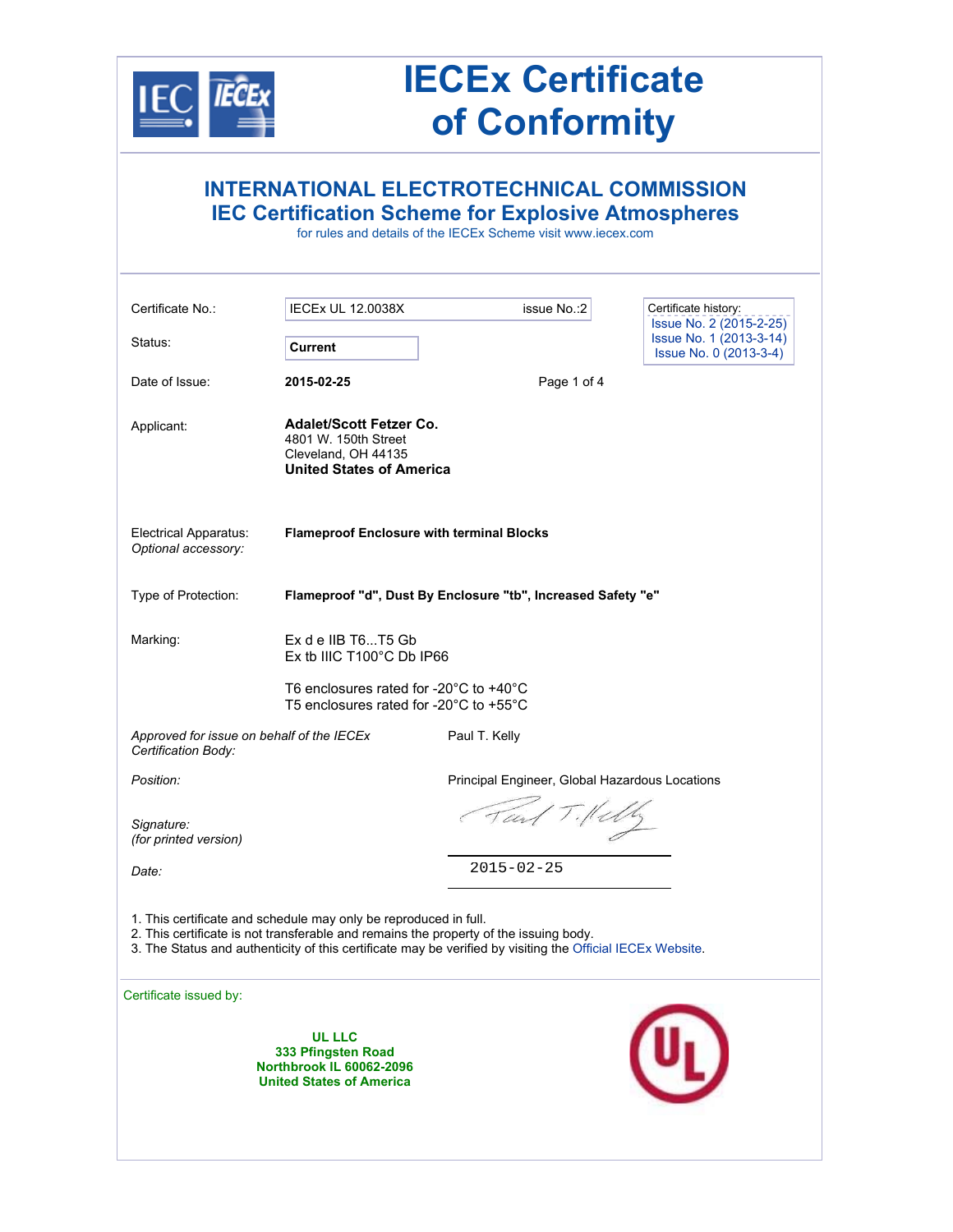|                                                                                                                                                                | <b>IECEx Certificate</b><br>of Conformity                                                                        |                                                                                                                                                                                                                                                                                                                                                                                                                                                                                                              |  |
|----------------------------------------------------------------------------------------------------------------------------------------------------------------|------------------------------------------------------------------------------------------------------------------|--------------------------------------------------------------------------------------------------------------------------------------------------------------------------------------------------------------------------------------------------------------------------------------------------------------------------------------------------------------------------------------------------------------------------------------------------------------------------------------------------------------|--|
| Certificate No.:                                                                                                                                               | <b>IECEX UL 12.0038X</b>                                                                                         |                                                                                                                                                                                                                                                                                                                                                                                                                                                                                                              |  |
| Date of Issue:                                                                                                                                                 | 2015-02-25                                                                                                       | Issue No.: 2                                                                                                                                                                                                                                                                                                                                                                                                                                                                                                 |  |
|                                                                                                                                                                |                                                                                                                  | Page 2 of 4                                                                                                                                                                                                                                                                                                                                                                                                                                                                                                  |  |
| Manufacturer:                                                                                                                                                  | <b>Adalet/Scott Fetzer Co.</b><br>4801 W. 150th Street<br>Cleveland, OH 44135<br><b>United States of America</b> |                                                                                                                                                                                                                                                                                                                                                                                                                                                                                                              |  |
| Additional Manufacturing location<br>(s):<br><b>Adalet/Scott Fetzer Co.</b><br>4300 Winfern Road<br>Suite 200<br>Houston. TX 77044<br>United States of America |                                                                                                                  |                                                                                                                                                                                                                                                                                                                                                                                                                                                                                                              |  |
| as amended.<br><b>STANDARDS:</b>                                                                                                                               | covered by this certificate, was assessed and found to comply with the IECEx Quality system requirements. This   | This certificate is issued as verification that a sample(s), representative of production, was assessed and tested and<br>found to comply with the IEC Standard list below and that the manufacturer's quality system, relating to the Ex products<br>certificate is granted subject to the conditions as set out in IECEx Scheme Rules, IECEx 02 and Operational Documents<br>The electrical apparatus and any acceptable variations to it specified in the schedule of this certificate and the identified |  |
|                                                                                                                                                                | documents, was found to comply with the following standards:                                                     |                                                                                                                                                                                                                                                                                                                                                                                                                                                                                                              |  |
| IEC 60079-0: 2011<br>Edition: 6.0                                                                                                                              | Explosive atmospheres - Part 0: General requirements                                                             |                                                                                                                                                                                                                                                                                                                                                                                                                                                                                                              |  |
| IEC 60079-1: 2007-04<br>Edition: 6                                                                                                                             | Explosive atmospheres - Part 1: Equipment protection by flameproof enclosures "d"                                |                                                                                                                                                                                                                                                                                                                                                                                                                                                                                                              |  |
| IEC 60079-31 : 2008<br>Edition: 1                                                                                                                              | Explosive atmospheres - Part 31: Equipment dust ignition protection by enclosure 't'                             |                                                                                                                                                                                                                                                                                                                                                                                                                                                                                                              |  |
| IEC 60079-7: 2006-07<br>Edition: 4                                                                                                                             | Explosive atmospheres - Part 7: Equipment protection by increased safety "e"                                     |                                                                                                                                                                                                                                                                                                                                                                                                                                                                                                              |  |
|                                                                                                                                                                | expressly included in the Standards listed above.                                                                | This Certificate does not indicate compliance with electrical safety and performance requirements other than those                                                                                                                                                                                                                                                                                                                                                                                           |  |
| <b>TEST &amp; ASSESSMENT REPORTS:</b>                                                                                                                          | A sample(s) of the equipment listed has successfully met the examination and test requirements as recorded in    |                                                                                                                                                                                                                                                                                                                                                                                                                                                                                                              |  |
| Test Report:<br>US/UL/ExTR12.0046/00                                                                                                                           | US/UL/ExTR12.0046/01                                                                                             | US/UL/ExTR12.0046/02                                                                                                                                                                                                                                                                                                                                                                                                                                                                                         |  |
| <b>Quality Assessment Report:</b>                                                                                                                              |                                                                                                                  |                                                                                                                                                                                                                                                                                                                                                                                                                                                                                                              |  |
| US/ETL/QAR11.0002/02                                                                                                                                           |                                                                                                                  | US/UL/QAR08.0003/05                                                                                                                                                                                                                                                                                                                                                                                                                                                                                          |  |
|                                                                                                                                                                |                                                                                                                  |                                                                                                                                                                                                                                                                                                                                                                                                                                                                                                              |  |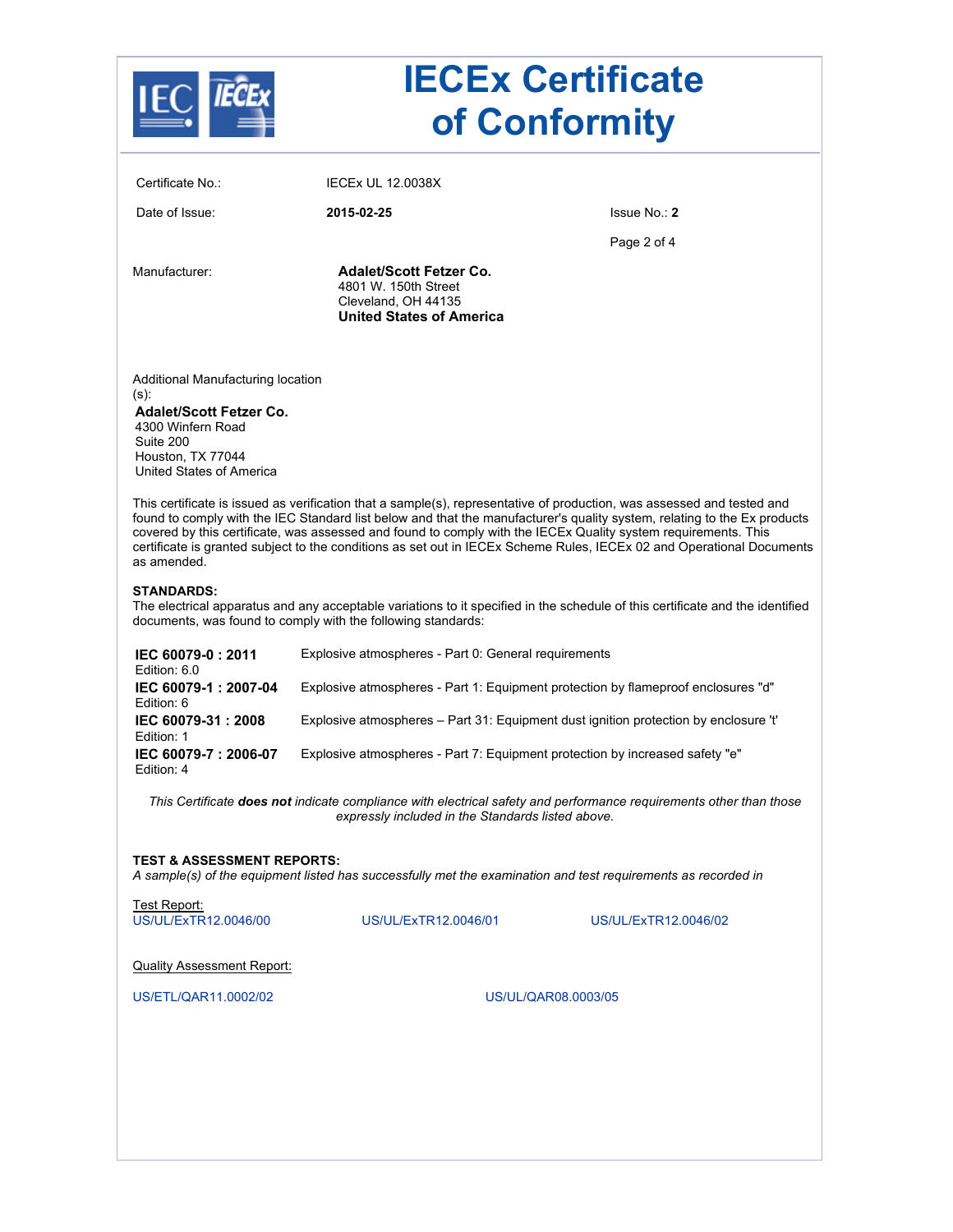|                                                                                       |                                                                   | <b>IECEx Certificate</b><br>of Conformity                                                                                                                                                                                             |
|---------------------------------------------------------------------------------------|-------------------------------------------------------------------|---------------------------------------------------------------------------------------------------------------------------------------------------------------------------------------------------------------------------------------|
| Certificate No.:                                                                      | <b>IECEx UL 12.0038X</b>                                          |                                                                                                                                                                                                                                       |
| Date of Issue:                                                                        | 2015-02-25                                                        | Issue No.: 2                                                                                                                                                                                                                          |
|                                                                                       |                                                                   | Page 3 of 4                                                                                                                                                                                                                           |
|                                                                                       | <b>Schedule</b>                                                   |                                                                                                                                                                                                                                       |
| <b>EQUIPMENT:</b>                                                                     | Equipment and systems covered by this certificate are as follows: |                                                                                                                                                                                                                                       |
| constructed from 316 stainless steel.<br>Please see Annex for additional information. |                                                                   | The XCEX-T and XCESX-T series of external flanged cast aluminium or 316 stainless steel enclosures may have<br>conduit/cable entries in the box. The XCESX-T series is identical to the XCEX-T series of enclosures except that it is |
| Please see Annex for the Conditions of Certification.                                 | <b>CONDITIONS OF CERTIFICATION: YES as shown below:</b>           |                                                                                                                                                                                                                                       |
|                                                                                       |                                                                   |                                                                                                                                                                                                                                       |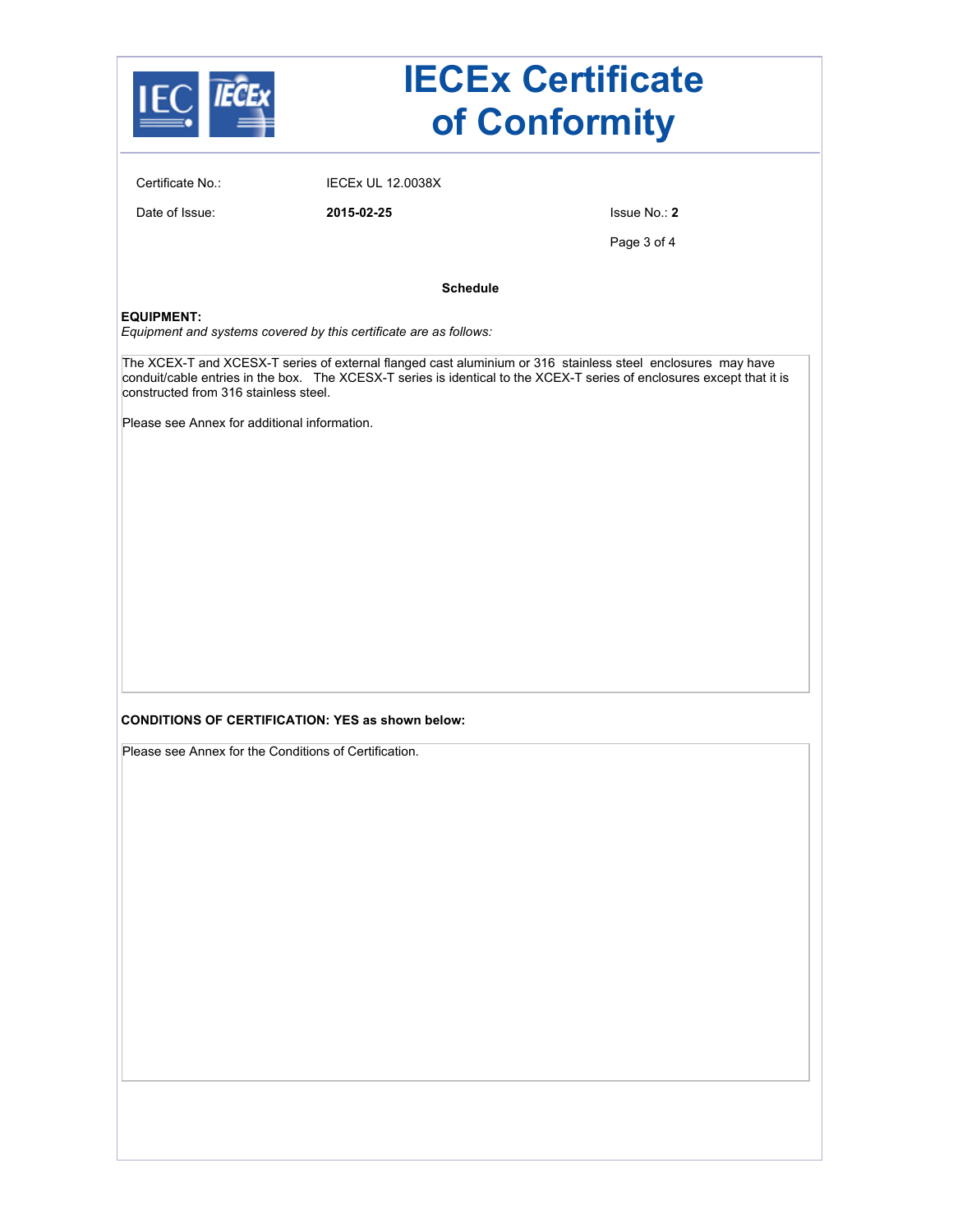

## **IECEx Certificate of Conformity**

Certificate No.: IECEx UL 12.0038X

Date of Issue: **2015-02-25** Issue No.: **2**

Page 4 of 4

### **DETAILS OF CERTIFICATE CHANGES (for issues 1 and above):**

Issue 1: Minor corrections to drawing designations.

Issue 2: Updating DS589TB and DS630 for the populated XCEX-T enclosures to include new terminal block options.